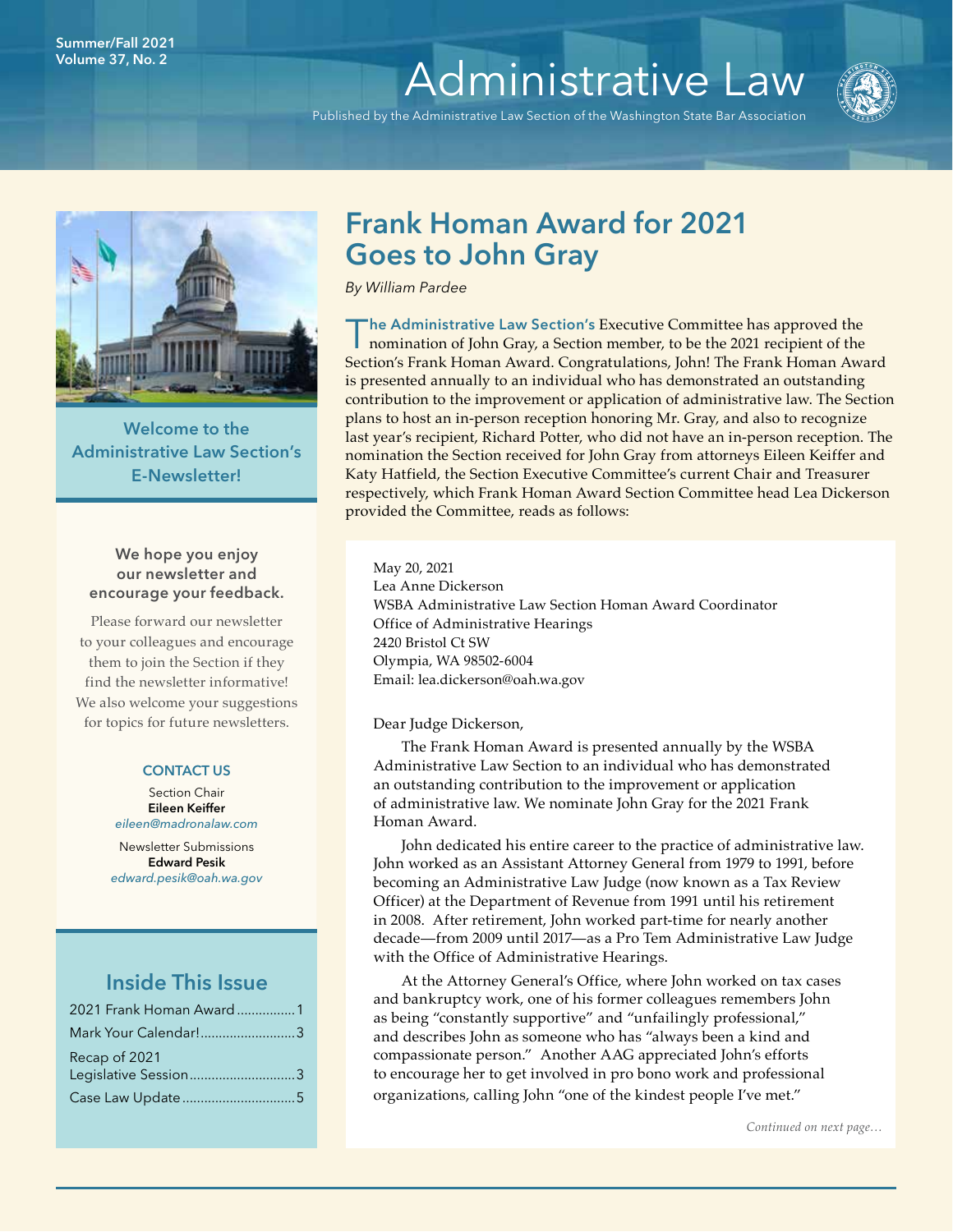#### *Continued from page 1*

A third AAG who worked with John stated that "John is a passionate believer in protecting the legal interests of those in most need of legal services. He is a strong believer in making sure those interacting with their government were treated with the highest respect and ethical standards."

According to one of John's former colleagues at the Department of Revenue, John was "universally respected for his legal chops and loved for his kindness and good sense of humor." In addition to his ALJ duties, John also represented the Department of Revenue in informal cases at the Board of Tax Appeals. At that time, only John and one other individual handled the work that a team of 10 does now. And yet, somehow John still found time to mentor younger attorneys and was the kind of person that younger staff "felt safe talking to and bouncing ideas off of."

At OAH, John was on the Specialized Caseload Team, where he worked mostly on unemployment insurance hearings and licensing hearings. One of John's OAH ALJ colleagues described John as a "great choice" for the Homan Award, and another OAH ALJ "whole-heartedly supports John's nomination." John was described by OAH ALJs as "wellrespected," "distinguished," "highly regarded," "extremely collegial," and "very good at what he does."

In addition to his distinguished career, John also spent decades contributing to the practice of administrative law through his volunteer work with the WSBA's Administrative Law Section. Records exist showing that John was on the Administrative Law Section's Board of Trustees dating back to at least 2002. He served as Board Chair for two terms in a row from 2007 to 2009, and also served as multiple committee chair positions over the decades including newsletter chair, publications chair, and diversity and outreach chair. John also served as an active member of the legislative committee for many years. He contributed many case summaries and articles to the Section newsletter including "Agency Profile – the Office of Administrative Hearings," "Agency Profile – The Employment Security Department," "Spotlight on Diversity," "State Agencies' Indexes of Orders and Statements," and "State Agencies' Indexes of Orders and Statements – Part 2: New DCFY Rule and Online Resource." John was also instrumental in planning many CLEs, including the first-ever joint Washington-Oregon Administrative Law CLE held in 2014. John was also an influential member of the Government Lawyers Bar Association and helped give public sector attorneys a voice within the WSBA.

John continues to provide contributions to the Section, including serving on the legislative committee and nominating committee. John (and his wife Margie Gray) serve crucial roles due to their institutional knowledge of the Section and the development of administrative law within Washington state. John is welcoming to all new members and extremely generous with his time and wealth of knowledge. To borrow the words of one of John's former colleagues, John "is never too busy to say hello to the many friends and acquaintances to whom he encounters." We have no doubt that John is a friend to everyone he encounters.

We strongly recommend John Gray for the Frank Homan Award.

*—Katy Hatfield and Eileen Keiffer*

WSBA Administrative Law Section Executive Committee Officers & At-Large Members 2020-2021

| <b>Officers</b>                                                                                                                                                           |                                                                                                                                                    |  |
|---------------------------------------------------------------------------------------------------------------------------------------------------------------------------|----------------------------------------------------------------------------------------------------------------------------------------------------|--|
| Chair<br>Eileen Keiffer<br>Chair-Elect<br><b>Bill Pardee</b><br>Treasurer<br><b>Katy Hatfield</b>                                                                         | Secretary<br><b>Richelle Little</b><br>Immediate<br>Past Chair<br>Robert Krabill                                                                   |  |
| <b>At-Large Members</b>                                                                                                                                                   |                                                                                                                                                    |  |
| <b>Scott Boyce</b><br>$(2018 - 2021)$<br>Lea Anne<br>Dickerson<br>(2018-2021)<br>Susan Pierini<br>$(2018 - 2021)$<br><b>Margie Gray</b><br>(2019-2022)                    | <b>Edward Pesik</b><br>(2020-2021)<br>Selina Kang<br>$(2020 - 2021)$<br>Sophie<br>Geguchadze<br>(2020-2021)<br><b>Robert Rhodes</b><br>(2020-2023) |  |
| <b>Committee Chairs</b>                                                                                                                                                   |                                                                                                                                                    |  |
| CLE<br>Eileen Keiffer<br>Diversity and<br>Outreach Co-Chairs Liaison<br><b>Alexis Hartwell-</b><br>Gobeske &<br><b>Robert Rhodes</b><br>Newsletter<br><b>Edward Pesik</b> | Legislative<br>Richard Potter*<br>Young Lawyer<br>Cameron<br>Zangenehzadeh<br>(2020-2022)<br>Board of<br>Governors Liaison                         |  |
| Publications and<br>Practice Manual<br>Co-Chairs<br>Richelle Little<br>& Selina Kang                                                                                      | TBD*<br>Frank Homan<br>Award<br>Lea Anne<br>Dickerson<br>*Non-voting member                                                                        |  |

The Administrative Law Section welcomes articles and items of interest for publication. The editors and Executive Committee reserve discretion whether to publish submissions.

Send submissions to: Edward Pesik (*[edward.pesik@oah.wa.gov](mailto:edward.pesik%40oah.wa.gov?subject=)*).

This is a publication of a section of the Washington State Bar Association. All opinions and comments in this publication represent the views of the authors and do not necessarily have the endorsement of the Association or its officers or agents.

Layout • Sutherland Design Works [brittsutherland@comcast.net](mailto:brittsutherland%40comcast.net?subject=WSBA)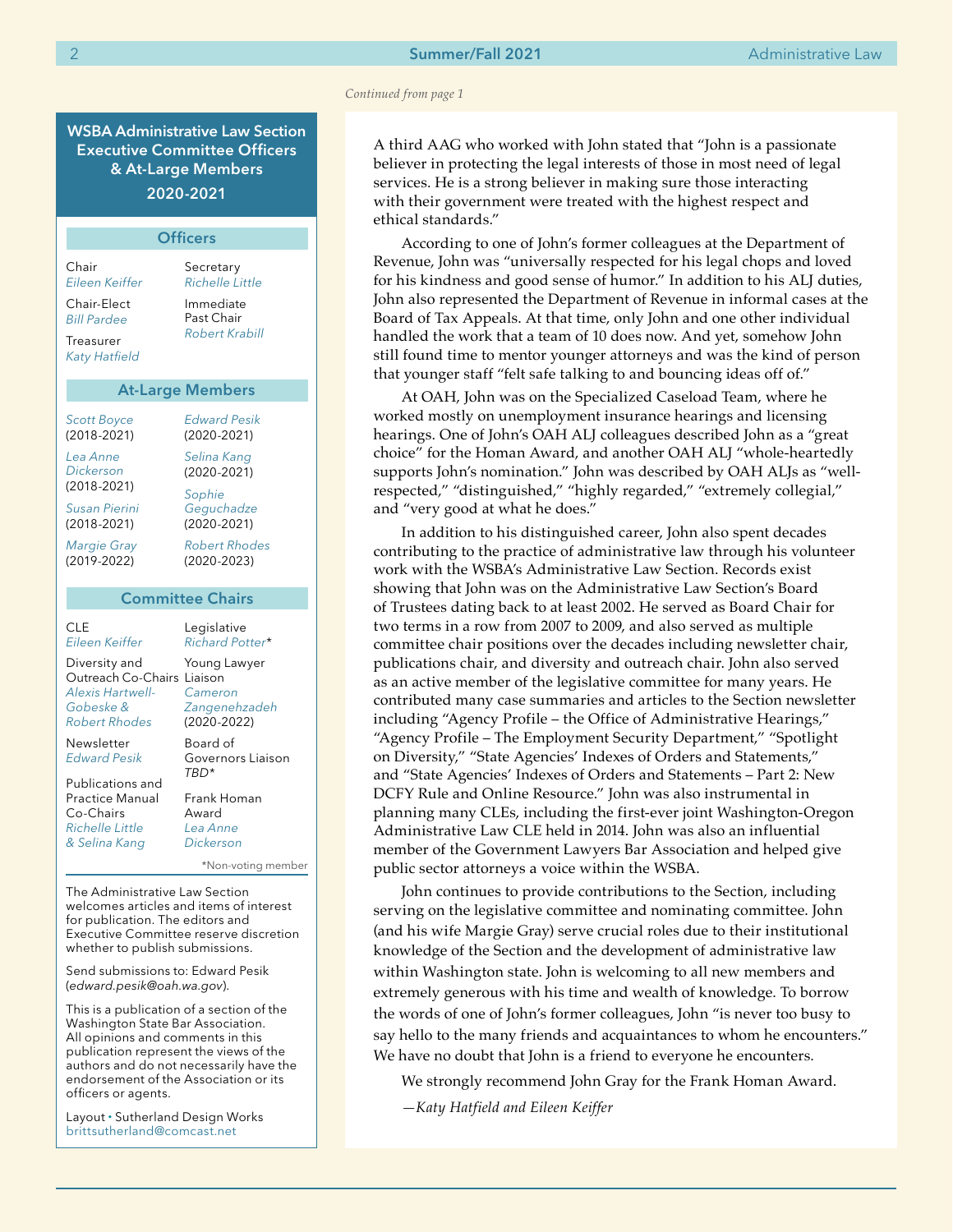# Join Our Section!

We encourage you to become an active member of the Administrative Law Section.

Benefits include a subscription to this newsletter and networking opportunities in the field of administrative law.

# [Click here to join!]( https://www.mywsba.org/PersonifyEbusiness/CLEStore/Administrative-Law-Section/ProductDetail/1)

The Section also has six committees whose members are responsible for planning CLE programs, publishing this newsletter, tracking legislation of interest to administrative law practitioners, and more.

Feel free to contact the chair of any committee you have an interest in or for more information.

> Committee chairpersons are listed on page two of this newsletter, and on the Section's website.

# Upcoming Administrative Law Section Mini-CLEs

Over the past year, the Administrative Law Section has sponsored several very successful Mini-CLEs on a wide array of topics. That said, the Section is busy organizing and planning another upcoming two-hour Mini-CLE in August 2021, which they hope you will attend. The details are as follows:

# **12:00 – 2:00 p.m. AUGUST 26, 2021**

**"101 Cell Site Leasing & Small Cell Deployment 5G"** 

Presented by **Sophie Geguchadze** and **Dr. Jonathan Kramer** of *Telecom Law Firm* 

**2.0 L&LP Credit \$25.00** for WSBA Administrative Law Section members and law students (\$35/Non-members)

# Recap of 2021 Legislative Session

*By Richard Potter*

The 2021 session was the first ("long") session<br>of the Legislature's 2021-2022 biennium.<br>Device the conjugate Administrative Leg Setie During the session the Administrative Law Section's Legislative Committee reviewed 60 bills (not counting companion bills).

The areas of interest to the committee were the Administrative Procedure Act (34.05 RCW), the Public Records Act (42.56 RCW), the Open Public Meetings Act (42.30 RCW), the Office of Administrative Hearings law (34.12 RCW), and other statutes that affect administrative agency procedures, processes, hearings, rulemakings, appeals/judicial review, etc. (as opposed to the substantive law implemented by agencies).

Bills that the committee monitored included 12 affecting the APA, three affecting the OPMA, 27 concerning public records, and five with miscellaneous applications to administrative law. Eleven of these bills were passed by the Legislature and signed by the governor. One of these bills was passed by the Legislature but vetoed by the governor. The bills are described below and affect the APA and public records laws, although Senate Bill 5051 also has a few miscellaneous impacts on administrative law. Unless otherwise stated, the bills' effective dates are July 25, 2021. The text of bills and committee reports are available on the Legislature's website at [apps.leg.wa.gov/billinfo/](http://apps.leg.wa.gov/billinfo/).

# Bills Affecting the APA

**HB 1192** includes an amendment of RCW 34.05.272 (re: Dept. of Ecology "significant actions") to update references to toxic pollution statutes.

**HB 1259** expands public contracting opportunities for women and minority business enterprises. It refers to the APA regarding subpoena enforcement.

**SB 5225** authorizes some judicial review cases brought under the APA and the Land Use Petition Act to be directly appealed to the court of appeals. The Section provided a formal letter of support for this bill. This bill was effective on June 13.

# Bills affecting Public Records

**HB 1068** adds a new subsection (7) to RCW 42.56.420 to exempt from disclosure certain election security information. It became effective on April 14 and applies to any public records requests made prior to that date for which the disclosure of records has not already occurred.

**HB 1267** concerns investigations of potential criminal conduct arising from police use of force. It creates the Office of Independent Investigations in the Governor's Office and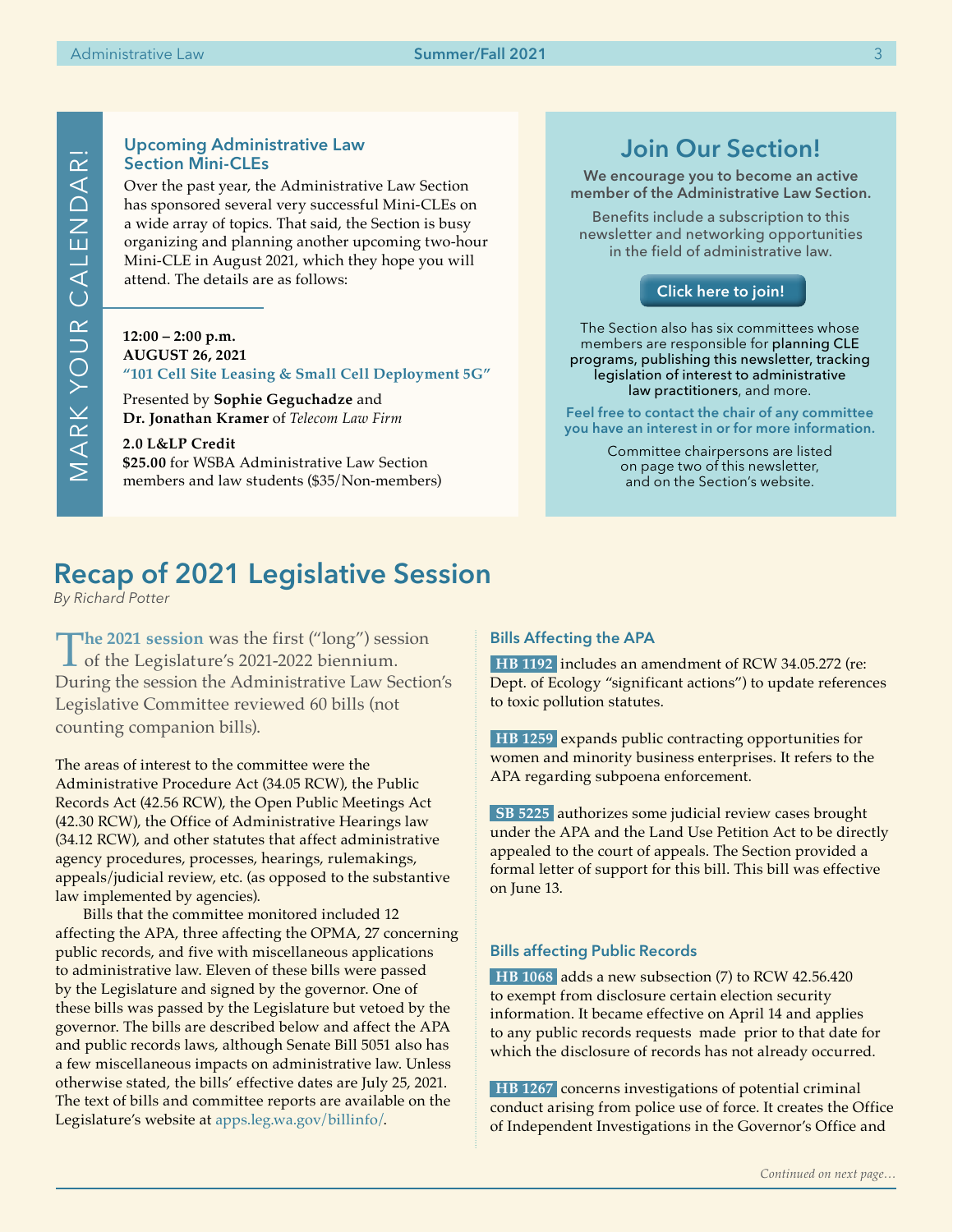#### *Continued from page 3*

designates the Office as an "investigative law enforcement agency" for PRA disclosure purposes (see RCW 42.56.240).

**SB 5046** concerns workers' compensation claim resolution settlement agreements. It includes two amendments to RCW 42.56.230. New subsection (7) concerns possible reports from the Department of Licensing to the Legislature of non-exempt personal information about vehicle, vessel, and drivers' licenses. New subsection (8) requires the Board of Industrial Insurance Appeals to provide DOL a copy of all final claim resolution settlement agreements. The bill was effective on April 16.

**SB 5051** concerns state oversight and accountability of peace officers and corrections officers. It is a lengthy bill that mostly amends RCW 43.101, which concerns the Criminal Justice Training Commission, the hiring, training, certification, discipline, decertification, and reinstatement of peace and corrections officers, and the investigation of complaints and administrative hearings that are part of these processes. The bill amends RCW 43.101.380 by adding a subsection (6) stating that the transcripts, admitted evidence, and written decisions of the Commission's hearings panel are not exempt from public disclosure. The bill amends RCW 43.101.400(1) to state that the Commission's initial background check records are exempt from disclosure, except to the extent they become part of any decertification case records, and it amends subsection (4) to require the Commission to create a searchable, publicly available database of its disciplinary proceedings. The bill also adds a subsection (4) to RCW 40.14.070 (Preservation and destruction of public records) requiring officers' personnel records, including disciplinary actions, to be retained for the duration of employment plus 10 years. And it amends RCW 34.12.035 (Office of administrative hearings) by adding that OAH ALJ's assigned to Commission cases must have "subject matter expertise."

**SB 5152** concerns privacy protections for vehicle and driver data. It makes several changes to RCW 46 (Motor Vehicles), adding a new section, adding definitions to RCW 46.04, and amending RCW 46.12.630, -.635, and -.640 regarding the disclosure of information about the registered owners of motor vehicles. It amends RCW 46.52.130 regarding "abstract[s] of driving record[s]." It makes minor changes to RCW 46.12.635, which concerns ownership records (and already expressly supersedes the Public Records Act regarding to whom and under what circumstances such records may be disclosed).

**SB 5251** is a lengthy bill "modifying tax and revenue laws by easing compliance burdens for taxpayers, clarifying ambiguities, making technical corrections, and providing administrative efficiencies." It includes amending RCW 82.32.330 by adding subsections  $(3)(v)$  and  $(w)$ , which describe some exceptions to disclosure prohibitions applicable to the Department of Revenue.

**SB 5303** amends RCW 42.56.380 of the Public Records Act (agricultural and livestock information) to exempt from disclosure certain information obtained from the USDA.

**SB 5345** establishes a statewide industrial waste coordination program. It includes amending RCW 42.56.270 (Financial, commercial, and proprietary information) of the Public Records Act to exempt from disclosure certain information provided to the Department of Commerce under this program.

**HB 1127** was passed by the Legislature but vetoed by the governor. It would have protected the privacy and security of certain COVID-19 health data. It included adding a new subsection (5) to RCW 42.56.360 (Health Care) of the Public Records Act. The governor vetoed the bill on the grounds that "the plain language of the bill is very broad and covers other COVID-related information that was not contemplated at the time of drafting. For example, this bill appears to prohibit efforts by public and private entities to offer incentives to become vaccinated or to make certain opportunities available to those persons who are vaccinated." The Legislature did not take an override vote.

The newly enacted public records disclosure exemptions will be added to the Code Reviser's comprehensive list, which is available at [www.atg.wa.gov/](http://www.atg.wa.gov/sunshine-committee) [sunshine-committee](http://www.atg.wa.gov/sunshine-committee) (scroll down).

# MORE RELEVANT to Your Practice.

If you come across federal or state administrative law cases that interest you and you would like to contribute a summary (approx. 250 – 500 words), please email Edward Pesik at [edward.pesik@oah.wa.gov](mailto:edward.pesik%40oah.wa.gov?subject=).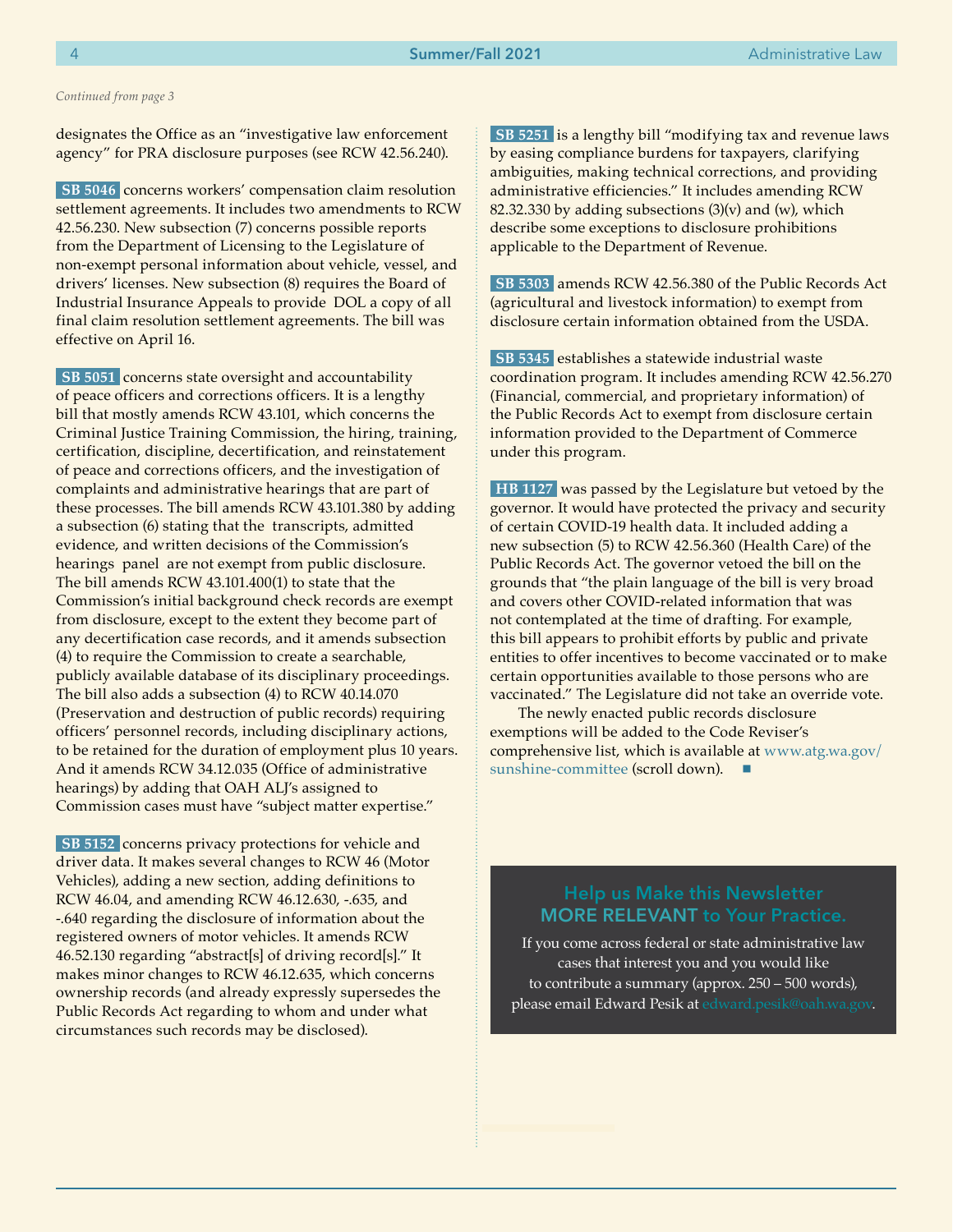# Case Law Update

Washington Association of Municipal Attorneys v. Washington Coalition for Open Government, Court of Appeals Div. I, 2020 WL 7342171 (Dec. 14, 2020, unpublished)

#### *By Eileen Keiffer*

This case clarified which entities are subject to the Washington Public Records Act, RCW Ch. 42.56 (PRA), finding that the Washington Association of Municipal Attorneys (WSAMA) is not subject to the PRA. WSAMA is a committee of municipal attorneys, formed for the purposes of promoting educational opportunities for municipal attorneys, such as continuing legal education. It was formed in 1986 and is a private, nonprofit organization. WSAMA's main activities are hosting CLEs and submitting amicus curiae briefs on matters of municipal interest.

The genesis of the case stems from a public records request by the Washington Coalition for Open Government (WCOG) to WSAMA for all records "relating to any proposed amicus brief in any case involving the Public Records Act." WSAMA fulfilled the request, providing over 1,200 pages of responsive records to WCOG, as well as an exemption log; however, WSAMA also stated that WSAMA did not consider itself an agency subject to the PRA. WCOG objected to the listed exemptions and made another request under the PRA. WSAMA again provided the records and reiterated that it did not take the position that it was an agency for purposes of the PRA. In August 2018, WSAMA sued for declaratory judgment on the grounds that it is not an "agency" under the PRA. The trial court agreed with WCOG on cross motions for summary judgment, and held that WSAMA was the functional equivalent of an agency and subject to the PRA.

The Washington Court of Appeals, Division I, disagreed and overturned the trial court, expressly holding that WSAMA is not an agency for PRA purposes. RCW 42.56.010(1) defines agency as "all state agencies and all local agencies," including "every state office, department, division, bureau, board, commission, or other state agency," and "every county, city, town, municipal corporation, quasimunicipal corporation, or special purpose district, or any office, department, division, bureau, board, commission, or agency thereof, or other local public agency." The court noted that private agencies can be agencies under the PRA if they are the "functional equivalent" of an agency. *Fortgang v. Woodland Park Zoo*, 187 Wn.2d 509, 512, 387 P.3d 690 (2017).

To determine whether a private entity is the functional equivalent of an agency, the courts use a four criterial test. *Telford v. Thurston Cty. Board of Commissioners*, 95 Wn. App. 149, 157, 974 P.2d 886 (1999). The four criteria are: "(1) whether the entity performs a government function, (2) the extent to which the government funds the entity's

activities, (3) the extent of government involvement in the entity's activities, and (4) whether the entity was created by the government." *Woodland Park Zoo*, 187 Wn.2d at 518. The courts do not necessarily weigh each Telford factor equally, but rather consider whether "'the criteria on balance … suggest that the entity in question is the functional equivalent of a state or local agency.'" Id. at 518 (quoting *Clarke v. Tri-Cities Animal Care & Control Shelter*, 144 Wn. App. 185, 192, 181 P.3d 881 (2008)).

Applying the Telford test, the court found the factors inured against WSAMA being an agency. With respect to the first factor, the court found that "WSAMA's actions promote governmental interests, but they do not rise to the level of core governmental functions." There is no legislative delegation of authority to WSAMA. Indeed, WSAMA's hosting of CLE conferences is a function that private entities often engage in. Similarly, WSAMA's amicus activities are also activities that private entities often engage in. The court also found WSAMA, in its amicus activities, had no control over the outcome of the case or even the scope of issues before the court.

With respect to the second Telford factor, the court found that WSAMA receives no funding directly from government sources. WSAMA's largest source of revenue is its annual CLE conferences. While there may be some reimbursement from cities for either conference fees, as these are fees for services, they did not lean toward a finding of functional equivalence. With respect to city facilities used for WSAMA purposes, there was only little evidence in the record that city facilities (such as laptops) are used for WSAMA purposes. Taken as a whole, "because WSAMA does not receive significant funding or in-kind support from the government, the second factor weighs against function equivalence."

With respect to the third factor, the court fund the third factor to be equally balanced for or against functional equivalence. There was no evidence that any governmental entity provided oversight over WSAMA's actions. WSAMA is instead run by its members, which are a combination of public employees and attorneys who work for private firms. While the WSAMA board is almost entirely public employees, the private attorneys often have significant control through committee membership.

Finally, with respect to the fourth Telford factor, the Court found against functional equivalence. The Legislature did not instruct WSAMA to form. Indeed, not all municipal attorneys are WSAMA members. Therefore, the court found WSAMA's origin was not governmental in nature.

In balancing the four Telford factors, the court found WSAMA is not functionally equivalent to an agency under the PRA. The court noted that "no Washington case has held that an entity is the functional equivalent without finding that the entity was government funded and controlled and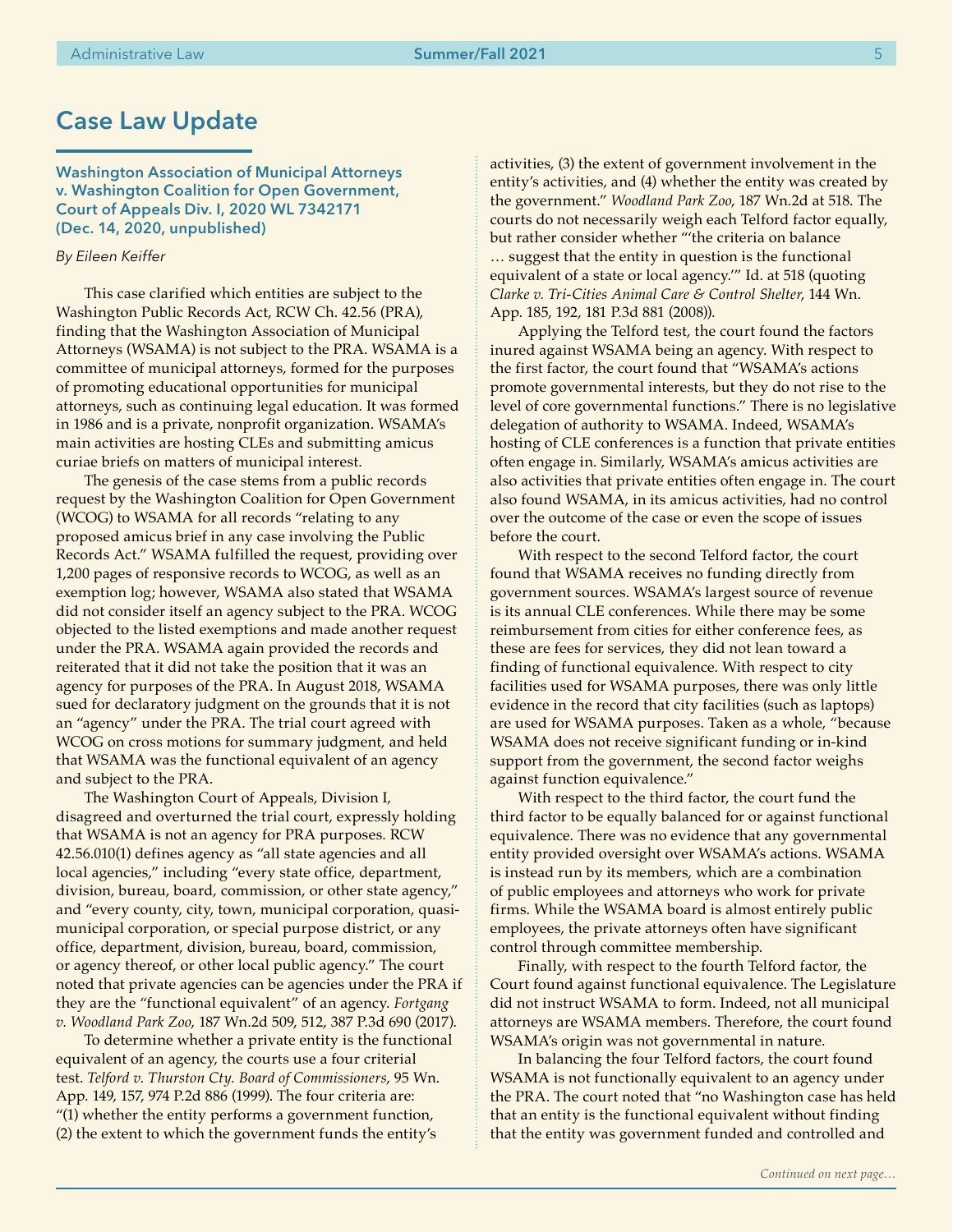was serving a core government function." The court found none of the factors established that WSAMA is functionally equivalent to government. Therefore, the court found "on balance, the degree of governmental control over WSAMA does not establish that it is the functional equivalent of an agency for purposes of the PRA."

Wright's Crossing, LLC. et. al. v. Island County, et. al, Court of Appeals Div. I, 2021 WL 1346122 (Apr. 12, 2021, unpublished)

*By Eileen Keiffer*

Wright's Crossing, LLC submitted a request to Island County (County) for expansion of the Oak Harbor Urban Growth Area (UGA) by approximately 300 acres. The County conducted an initial review of the proposed UGA expansion and declined to place the proposal on its annual review docket. Wright's Crossing appealed the decision to the Growth Management Hearings Board (GMHB), which dismissed the appeal, because the County had discretion not to docket Wright's Crossing's proposal. Wright's Crossing appealed under the Administrative Procedure Act (APA) to Thurston County Superior Court, which affirmed the GMHB. Upon further appeal, the Court of Appeals also affirmed.

The Washington Growth Management Act (GMA), RCW Ch. 36.70A, requires periodic review of certain planning policies. UGAs are crucial pieces of planning policy because they delineate where urban growth will be encouraged (and conversely, areas outside of UGA are designed to support growth that is not urban in nature). RCW 36.70A.110(1), (6). Counties must review their UGAs on an eight-year cycle to determine whether revisions are necessary. RCW 36.70A.130(3)–(5). Additionally, modifications to the UGA (and to a county's comprehensive plan generally) may occur outside of the periodic review schedule. Indeed, the GMA requires counties to establish a schedule for the county to consider proposed revisions or amendments no more than annually. RCW 36.70A.130(2)(a). Indeed, members of the public may apply for an amendment to the comprehensive plan. These are frequently referred to colloquially as the "docketing process." In Island County, such schedule and procedures are contained at Island County Code (ICC) Chapter 16.26.

Wright's Crossing owns development rights to approximately 250 acres of the 300 acres it requested be included within the Oak Harbor UGA. The County's Planning Commission reviewed Wright's Crossing's

proposal to expand the UGA and recommended the County Board of Commissioners exclude the proposal from the annual review docket. As a basis for this recommendation, the Planning Commission noted the UGA expansion would require other amendments to the Comprehensive Plan, that it conflicted with certain Comprehensive Plan goals, and that full review of such a proposed UGA expansion would be extremely resource intensive. The County Board of Commissioners agreed and excluded the proposal from the County's annual review docket.

Wright's Crossing appealed to the GMHB, which dismissed the appeal for failure to state a claim upon which relief could be granted, because the decision to docket a proposal (or to exclude a proposal) is discretionary. Wright's Crossing further appealed, contenting that County Comprehensive Plan Section 1.5.1.2.3 imposed a mandatory duty to place Wright's Crossing's proposal on the annual review docket.

The Administrative Procedure Act, RCW Ch. 34.05, governs appeals from GHMB decisions. In APA appeals, the reviewing appellate courts sit "in the same position as the superior court, applying the standards of the APA directly to the record before the agency." *Top Cat Enters., LLC v. City of Arlington*, 11 Wn.App. 2d 754, 759, 455 P.3d 225 (2020). GMHB decisions are thus only reversible if the agency erred per any of the standards listed in RCW 34.05.570(3). Wright's Crossing alleged that the GMHB "erroneously interpreted or applied the law" under RCW 34.05.570(3)(d).

The court reviewed the GMHB's legal conclusions "de novo," but giving substantial weight to the GMHB's interpretation of the Growth Management Act, pursuant to *Whatcom County v. Hirst*, 186 Wn.2d 648, 667, 381 P.3d 1 (2016).

The relevant language from the Comprehensive Plan provided that UGAs could be expanded outside of the periodic update cycle if it was necessary for one of four stated reasons. Further, the Comprehensive Plan provided that amendment proposals "shall be … placed on the County's annual review docket." Comprehensive Plan Section 1.5.1.2.3. However, when used in the Comprehensive Plan, the word "shall" did not implicate a mandatory duty, the court found. Additionally, the court looked to the GMA, the relevant WACs implementing the GMA, the CWPPs, and the County's Code.

The court noted that in the event of a conflict between the Countywide Planning Policies (CWPPs) and comprehensive plans, the CWPPs control. See RCW 36.70A.210 and *Stickney v. Cent. Puget Sound GMHB*, 11 Wn.App.2d 228, 232, 453 P.3d 25 (2019). The relevant CWPP provided that docketing proposals by individuals or cities should be placed on the docket per the Island County Code (ICC) Ch. 16.26. ICC 16.26.060 provides discretion to recommend docketing items first to the Planning Commission, and also gives discretion to the County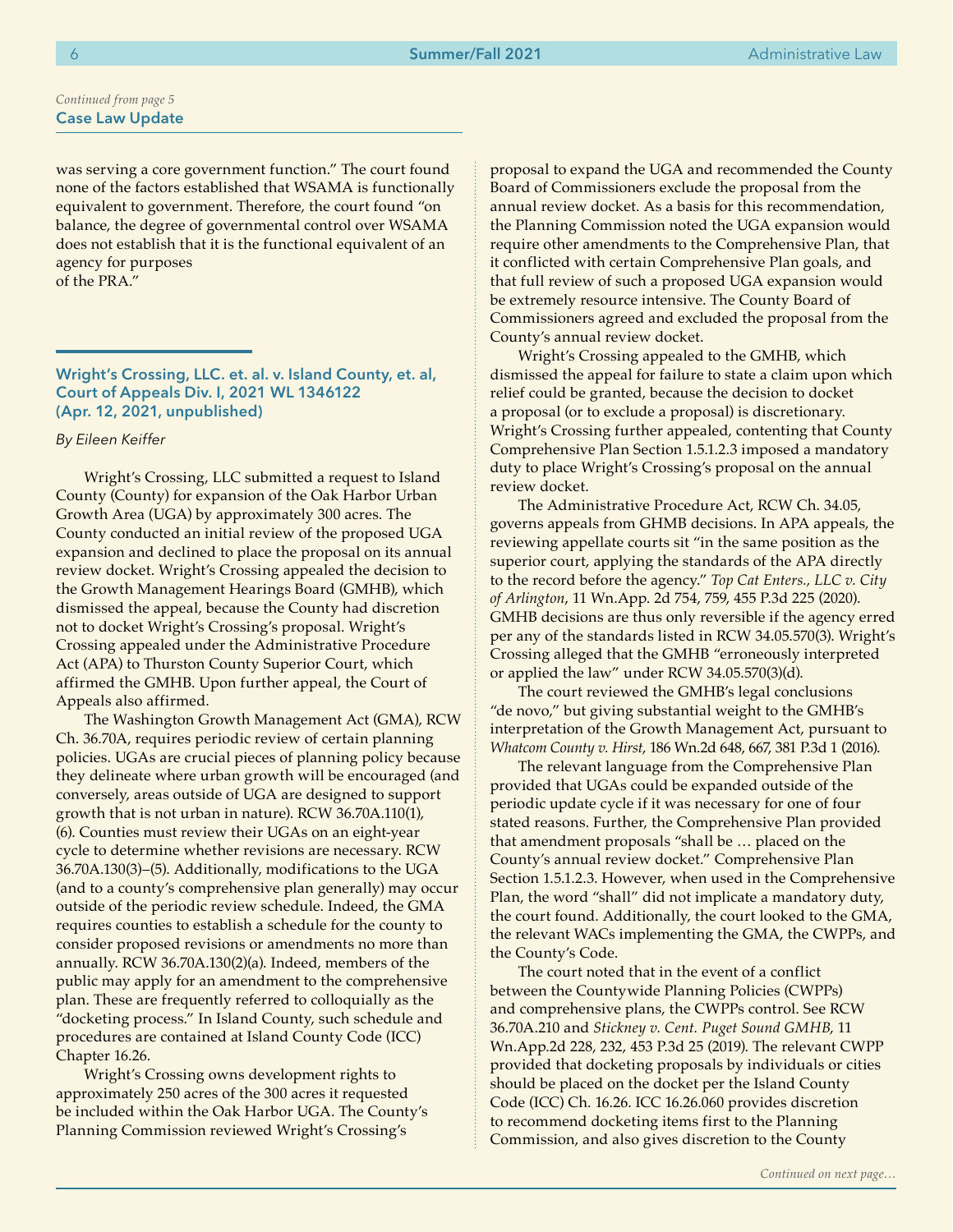Board of Commissioners as to whether to place a proposed amendment on the annual review docket. The County adhered to the process contained in ICC Ch. 16.26.

Based on the ICC language and the substantial weight afforded to the GMHB on matters of GMA interpretation, the court held the GMHB did not err in concluding there was no duty of the County to docket Wright's Crossing's UGA expansion proposal.

The court further disagreed with Wright's Crossing's allegation that the Comprehensive Plan language providing if population growth criteria are met, it will trigger reevaluation of population projections establishes a mandatory duty to docket. The court noted the language in question does not even mention the docketing process—just reevaluation of population projections.

Finally, the court upheld the GMHB's decision to dismiss for failure to state a claim upon which relief could be granted, noting the discretionary authority to place (or not) a proposal on the annual review docket. Without a mandatory duty to docket, the GMHB simply could not provide relief.

Martin Luther King, Jr. County Labor Council of Washington v. City of Seattle, Court of Appeals Div. I, 2021 WL 1175303 (March 29, 2021, unpublished op.)

## *By Bill Pardee*

The Burke-Gilman Trail (BGT) is a regional bicycle and pedestrian trail between Golden Parks Park in Seattle and the Sammamish River Trail in Bothell. The BGT has 1.4-mile gap through the Ballard neighborhood known as the "Missing Link." Completion of the BGT's Missing Link has been discussed and analyzed since the 1980s. In 2001, the Seattle City Council (Council) directed the Seattle Department of Transportation (SDOT) to evaluate alternative routes for the Missing Link. In 2008, SDOT developed a plan to bridge that gap by building the Missing Link through Ballard's maritime and industrial district.

SDOT conducted an environmental review for the State Environmental Policy Act (SEPA) and prepared a draft environmental impact statement (DEIS), which it published in June 2016. After public comments and responses to the DEIS, in May 2017 SDOT issued the final environmental impact statement (FEIS).

In June 2017, the Coalition, consisting of labor, business, and industry groups, challenged the adequacy of the FEIS before a city hearing examiner. The Coalition named the city of Seattle and SDOT as respondents in the proceeding.

The Seattle Hearing Examiner assigned the appeal to Seattle Deputy Hearing Examiner Ryan Vancil.

Meanwhile, in fall 2017, the Council began the process of replacing Seattle's retiring hearing examiner. In October 2017, Deputy Hearing Examiner Vancil applied for the position. Vancil heard the Coalition's challenge to the FEIS in November and December 2017. The hearings consisted of six days of expert testimony addressing the adequacy of the Missing Link FEIS. On January 31, 2018, Vancil issued his findings and decision in favor of the City. On February 1, 2018, the Seattle Office of the Hearing Examiner announced that the Council selected Vancil as the replacement for the retiring hearing examiner. On February 5, 2018, the Council confirmed Vancil's appointment.

The Coalition appealed Vancil's findings and decision to the King County Superior Court, challenging the adequacy of the FEIS. It also named the Seattle hearing examiner as a respondent and alleged that Vancil violated the appearance of fairness doctrine by applying and interviewing for the chief hearing examiner position while presiding over the FEIS challenge. The parties cross moved for summary judgment on the appearance of fairness issue. In July 2018, the trial court dismissed the Coalition's claim on partial summary judgment. In December 2018, the trial court subsequently reviewed the merits of the Coalition's challenge to the FEIS. The trial court issued an order granting in part and denying in part the Coalition's challenge to the adequacy of the FEIS. The trial court found the FEIS did not adequately disclose adverse economic impacts associated with the potential risks from vehicle to bicycle/pedestrian traffic conflicts. The trial court found the FEIS adequate in all other respects.

Both sides appealed. The City appealed the trial court's finding that the FEIS's economic impact analysis was inadequate. The Coalition appealed the trial court's dismissal of their appearance of fairness claim and the trial court's finding that the FEIS was adequate in all areas other than the economic impact analysis.

While the appeals were pending, SDOT hired consultants to perform another analysis of the economic impacts of vehicle to bicycle and pedestrian conflicts as ordered by the trial court. The consultants concluded their analysis was consistent with the previous analyses of the FEIS and supporting documentation. In April 2019, SDOT published this information as an addendum to the FEIS.

In May 2019, the Coalition moved to enforce the December 2018 order in the trial court. It asked the trial court to stop SDOT from beginning the construction of the Missing Link because even with the addendum, the FEIS remained inadequate. The trial court granted the motion. The City appealed the May 2019 order.

The Coalition argues the trial court erred in dismissing its appearance of fairness challenge on summary judgment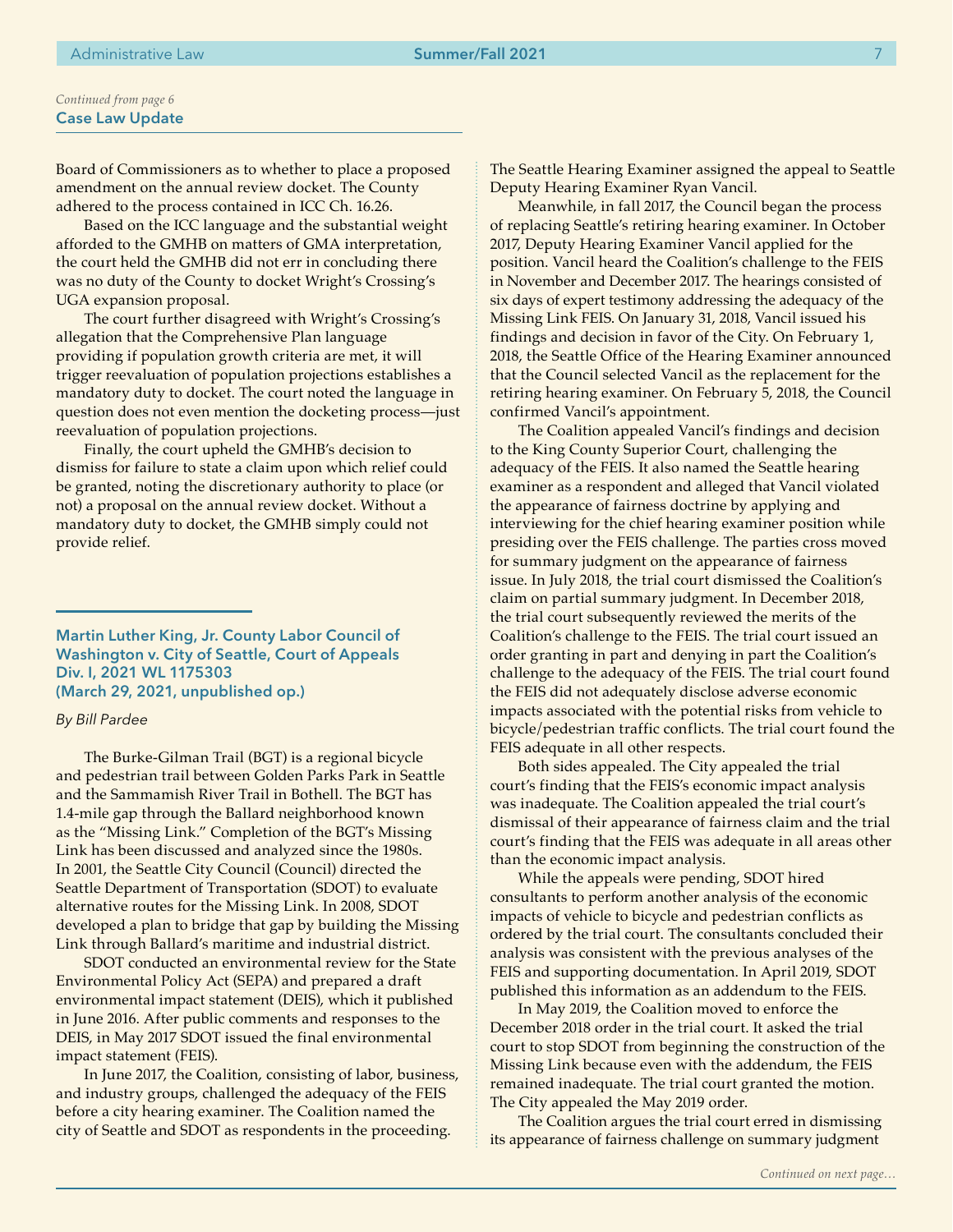and refusing to grant its cross motion. It claims Deputy Hearing Examiner Vancil violated the appearance of fairness doctrine by applying and interviewing with his future bosses while he was adjudicating a case involving his prospective employer. We agree that the facts here undermine the appearance of fairness in the hearing process.

The appearance of fairness doctrine "aspires to the maintenance of public confidence in just, disinterested decisions of public agencies." *Fleck*, 16 Wn. App. at 673 (1977). Whenever the law requires a hearing of any sort as a condition precedent to the power to proceed, it means a fair hearing, a hearing not only fair in substance, but fair in appearance as well. *Smith*, 75 Wn.2d at 739 (1969). The principle applies equally to judicial and administrative hearings. *Chi., Milwaukee, St. Paul & Pac. R.R.*, 87 Wn.2d at 807 (1976). A party asserting a violation of the appearance of fairness must show actual or potential bias. *Magula*, 116 Wn. App. at 972 (2003). The critical analysis for the appearance of fairness doctrine is how the proceedings would appear to a reasonably prudent and disinterested person. *Chi., Milwaukee*, 87 Wn.2d at 810. We presume that public officers properly perform their duties. *Magula*, 116 Wn. App. at 972.

The Coalition relies on *Fleming v. City of Tacoma*, 81 Wn.2d 292 (1972), *Chicago, Milwaukee*, 87 Wn.2d at 802, and *In re Al-Nashiri*, 921 F.3d 224 (D.C. Cir. 2019), to argue that a decisionmaker who has prospective employment with a stakeholder violates the appearance of fairness doctrine by failing to disclose the potential conflict.

In *Fleming*, a councilman who first voted against a zoning amendment supported by a land developer later moved to reconsider and changed his vote. The amendment passed. Less than two days later, the land developer who prevailed in the rezoning hired the same councilman as their attorney. The court inferred that the councilman arranged his employment with the land developer before he changed his vote, which amounts to an appearance of unfairness "'so strong … that those who oppose[d] the zoning and who thought this thing through will never, never believe that somehow this wasn't kind of wired before the final vote was taken.'"

*Chicago, Milwaukee* involved a tribunal investigating a discrimination complaint against a railroad company. An applicant for a railroad job filed a complaint with the Washington State Human Rights Commission, alleging discrimination based on physical handicap. The Commission argued the issue in a hearing before an appointed tribunal. The tribunal ruled for the Commission, awarding relief to the job applicant. It was later discovered that one of the members of the tribunal had a pending job application with the Commission. The Commission offered the job to the tribunal member after the tribunal ruled in favor of the Commission. While there was no direct evidence of any bias by the tribunal member, the

court concluded the proceedings violated the appearance of fairness because "the fact of her pending application for a job with the very Commission appearing before the tribunal as an advocate … strips the proceeding of the appearance of fairness."

And in *Al-Nashiri*, a military judge presided over a military commission trial against a detainee at the United States Naval Station Guantanamo Bay detention camp at the same time he applied for a position as an immigration judge with the United States Department of Justice (DOJ). The DOJ assigned at assistant attorney general (AAG) to help prosecute Al-Nashiri and the AAG "appear[ed] to have been the prosecution team's second-in-command for at least part of the time." The United Sate Office of the Attorney General also consulted on the military commission trial procedures and would have helped defend a conviction on appeal. The "Attorney General himself" is also directly involved in selecting and supervising immigration judges. The D.C. Circuit determined that "the Attorney General was a participant in Al-Nashiri's case from start to finish" and that the attorney general's role in the military commission posed a challenge for the judge "to treat the Justice Department with neutral disinterest in his courtroom while communicating significant personal interest in his job application." The judge's job application "cast an intolerable cloud of partiality over … subsequent judicial conduct." Plainly stated, "Judges may not adjudicate cases involving their prospective employers" because a "judge cannot have a prospective financial relationship with one side yet persuade the other that he can judge fairly in the case."

Here, the City of Seattle was a named a party in the dispute pending before Vancil, and the Council was an interested stakeholder. The city advocated for approval of the Missing Link project that the Council had championed since the late 1990s. In 2014, it adopted a "Bicycle Master Plan" identifying completion of the BGT as a priority. And the Council reviewed and approved the City of Seattle's 2005 and 2035 comprehensive plans that identify completion of the Missing Link as a priority.

Deputy Hearing Examiner Vancil applied for the position of Seattle Hearing Examiner while he was presiding over the Coalition's challenge to the adequacy of the Missing Link FEIS. Vancil initiated hearings to consider the issue on November 27, 2017 and recessed the hearing on December 4 to participate in the first round of interviews for the hearing examiner position. The second round of interviews occurred on January 18, 2018 and included two members of the Council. On January 31, Vancil issued his decision in favor of the City, affirming the adequacy of the Missing Link FEIS. The next day, the Seattle Office of the Hearing Examiner announced Vancil's selection by the Council as the new hearing examiner. On February 5, the Council confirmed Vancil's appointment. As in *Fleming*,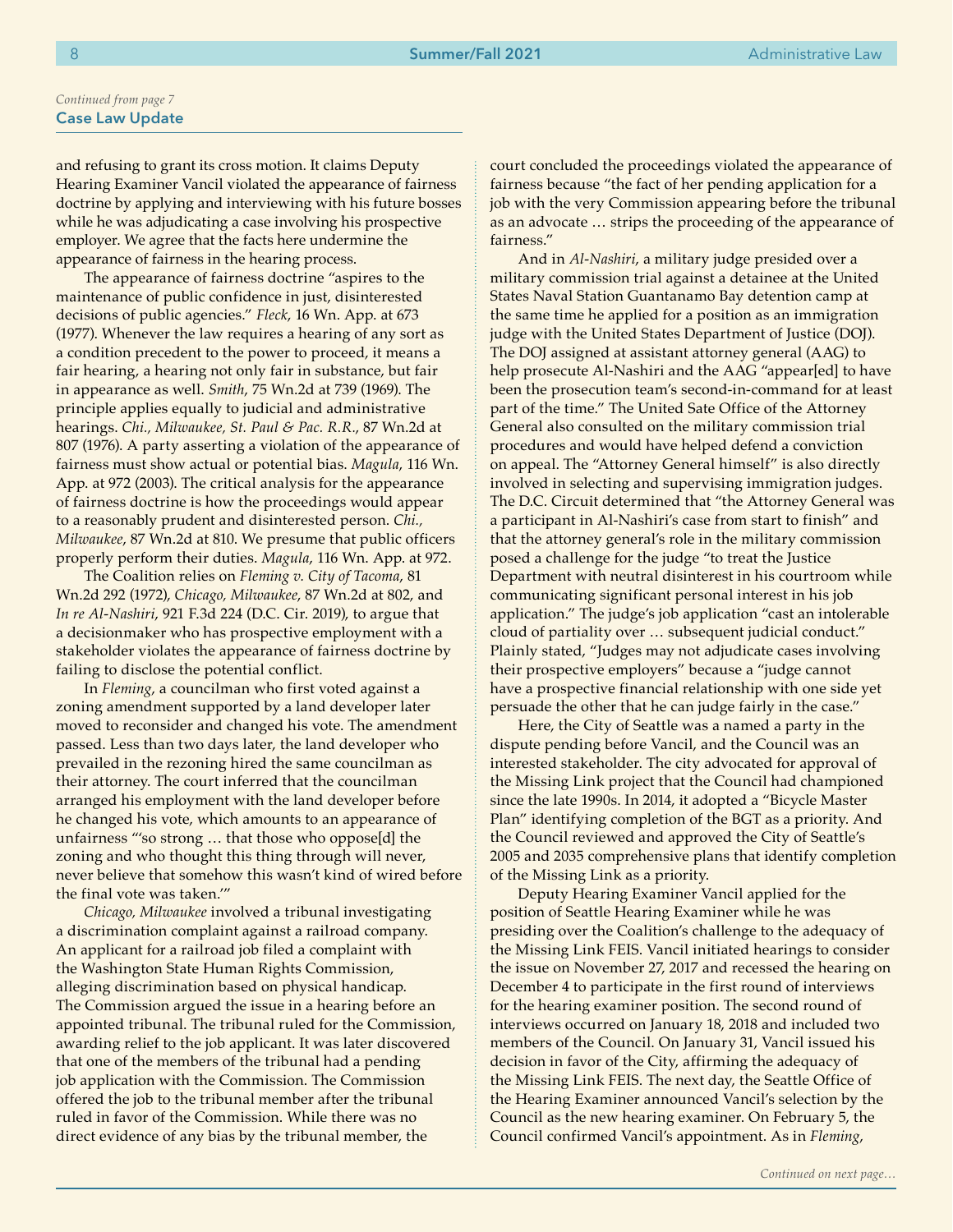the time coincidence between Vancil's ruling and his appointment as hearing examiner "is devastating."

While the Coalition presents no evidence that Vancil was actually biased in favor of the City in an effort to improve his chances for appointment as the new hearing examiner, the simultaneous timing of the appointment process and the hearing in which the appointing body was an interested stakeholder "strip[ped] the proceeding of the appearance of fairness." The hiring committee for Vancil's second interview consisted of at least two Council members, one of whom was serving as the Council president. Less than two weeks after his second interview, Vancil announced his ruling in favor of the facility. Only five days after he issued his findings and decision, the whole Council confirmed Vancil's appointment.

Deputy Hearing Examiner Vancil served as a neutral decision-maker in a matter while simultaneously seeking appointment to a higher position from an interested stakeholder. Because he did not disclose the potential conflict to the parties, the proceedings could appear to be unfair to a reasonably prudent and disinterested person. We reverse the trial court's summary judgment in favor of the City, enter summary judgment for the Coalition, and remand for a new hearing.

Blue Spirits Distilling, LLC v. Washington State Liquor & Cannabis Bd., 15 Wn. App. 2d 779, 478 P.3d 153 (2020)

*By Bill Pardee*

RCW 66.24.140 grants the Washington State Liquor and Cannabis Board (Board) authority to collect a \$2,000 fee each year to license distillers in the state. The Board also adopted WAC 314-28-070, which expands the amount of required fees on licensed distillers.

Among the fees the Board authorized in WAC 314-28- 070 were an annual fee of 10 percent of a distiller's gross spirits revenue on spirits sold for on- or off-premises consumption during the first 27 months of licensure and 5 percent of their gross spirits revenues to the Board in the 28th month and thereafter (10 percent fee), and a fee of 17 percent of their gross spirits revenue to the Board on sales to customers of off-premises consumption (17 percent fee). Former WAC 314-28-070(3)(2018).

In August 2017, we published a decision invalidating the 10 percent fee and calling into question the 17 percent fee. *Washington Rest. Ass'n v. Washington State Liquor Bd*. 200 Wn. App. 119, 401 P.3d 428 (2017).

Appellant is a licensed distiller in Washington state. Since 2012, in addition the \$2,000 fee, appellant has paid the 10 percent and 17 percent fees. After our decision in

*Washington Rest. Ass'n*, the appellant engaged in two parallel actions: it corresponded with the Board regarding these fees and filed a lawsuit in superior court for a refund.

In September 2017, the Board was conducting an audit of appellant. On September 20, appellant sent a letter to the Board requesting a refund based on our decision in *Washington Rest. Ass'n* for all fees it paid, except the \$2,000 annual license fee. The Board did not directly respond to appellant's refund request, but its audit cover letter alluded to the fact that its authority to collect the 17 percent fee was questionable.

On April 9, 2018, the Board issued appellant's audit results wherein the Board admitted to the removal of the 10 percent fees, but claimed it lacked the authority to refund the 17 percent fees. On April 25, appellant responded to the audit results with a request for hearing before the Board, citing this court's decision in *Washington Rest. Ass'n*, and requesting a full refund of fees beyond the \$2,000 license fee. Our record is silent as to any further administrative proceedings.

On September 20, 2017, the same day it sent the letter to the Board requesting a refund, appellant filed a lawsuit for damages in superior court, seeking a refund. In November, appellant filed a motion for summary judgment, arguing it was entitled to relief because both the 10 percent and 17 percent fee rules were invalid. The Board responded, among other things, that appellant had failed to exhaust its administrative remedies. The trial court denied appellant's motion, ruling that appellant had not demonstrated a procedural mechanism by which the court may grant the requested relief and the court had no power to compel any refund. The Board then filed a motion to dismiss under CR 12(b)(6). The court granted the Board's motion and dismissed the complaint without prejudice.

The appellant appeals the trial court's order denying its motion for summary judgment and the order granting the Board's motion to dismiss. Appellant argues that it brought a cognizable claim for a refund, but we disagree.

With limited exceptions, the Administrative Procedure Act (APA) establishes the exclusive means for judicial review of agency action. RCW 34.05.510. Two exceptions to the APA's rule of exclusivity are at issue here. First, RCW 34.05.510(1) provides that the APA's review procedures "do not apply to litigation in which the sole issue is a claim for money damages or compensation and the agency whose action is at issue does not have statutory authority to determine the claim." RCW 34.05.510(1). Second, a party need not exhaust any or all administrative remedies upon a showing that the exhaustion of administrative remedies would be futile. RCW 34.05.534(3)(b).

Exhaustion of administrative remedies is required when: (1) a claim is cognizable in the first instance by the agency alone; (2) the agency has clearly established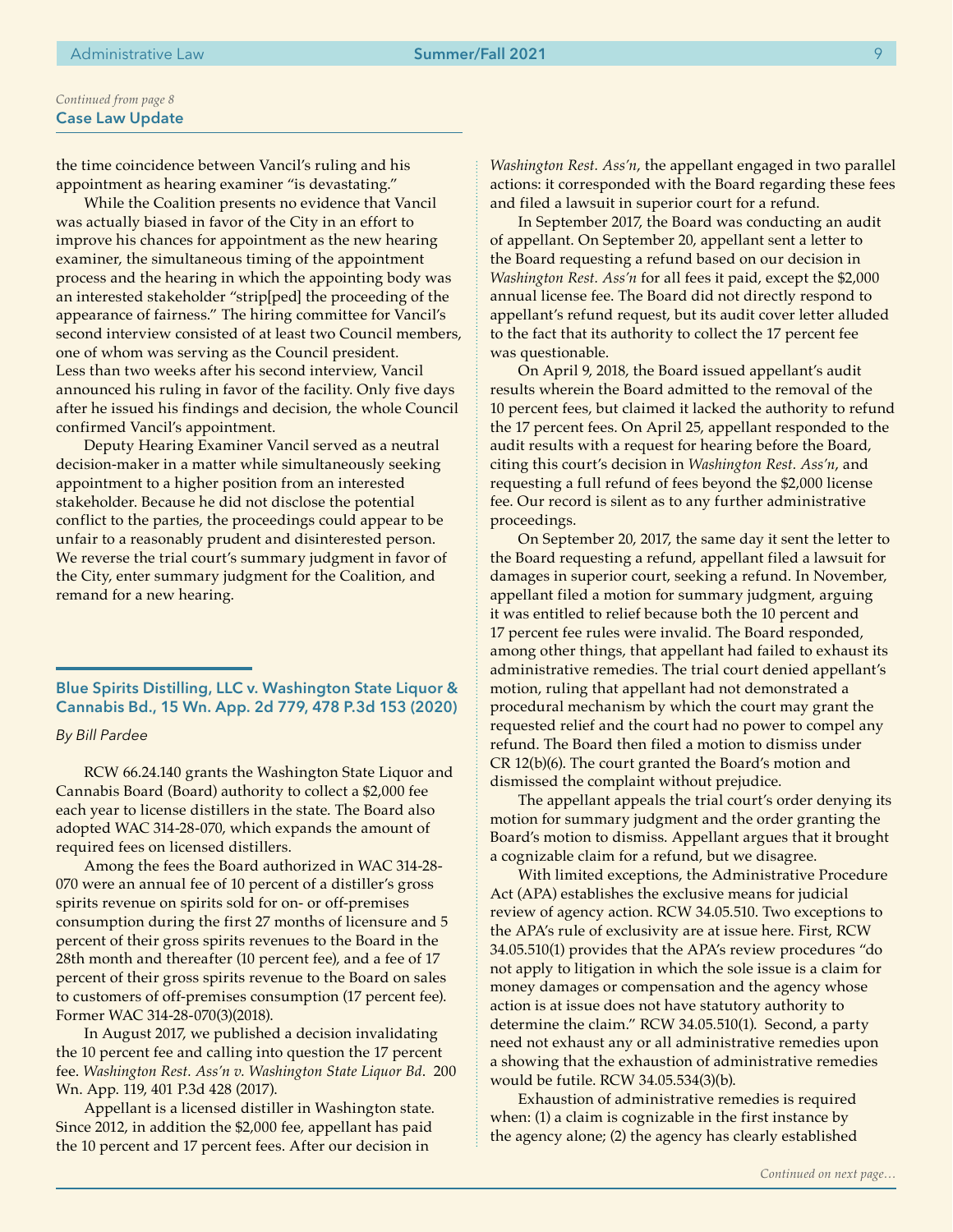mechanisms for the resolutions of complaints by aggrieved parties; and (3) the administrative remedies can provide the relief sought. A party is required to exhaust administrative remedies after a final agency order or action. An agency action is final when it imposed an obligation, denies a right, or fixes a legal relationship as a consummation of the administrative process.

The appellant argues that because this action falls under the exceptions in RCW 34.05.510(1) and RCW 34.05.534(3), it was not required to bring a claim under the APA to obtain a refund, and therefore the exhaustion of administrative remedies rule does not apply. First, the appellant argues it was not subject to the APA—and therefore summary judgment was improper—because the sole issue is a claim for money damages or compensation and the Board does not have statutory authority to determine the claim. RCW 34.05.510(1). Second, the appellant argues that exhaustion would be futile. We disagree that the appellant is exempt from proceeding under the APA.

Because the statutory language of RCW 34.05.510(1) is in the conjunctive, for this exception to apply appellant must show that its claim was solely for money damages or compensation and that the Board does not have authority to determine the claim.

In *Washington Rest. Ass'n* we held that the 10 percent fee went beyond the authority granted to it by the Legislature and the \$2,000 distillers' license fee in RCW 66.24.140 was the exclusive fee authorized by the people. As a result we invalidated WAC 314-28-070(3). The Board argues that because only the 10 percent fee was at issue in *Washington Rest. Ass'n* it follows that the 17 percent fee still stands. We disagree. First, in *Washington Rest. Ass'n*, we defined 10 percent license fee rules as the whole of WAC 314-28-070(3). Second, if the whole of WAC 314-28-070(3) was thereby invalidated, then its subparts were invalidated too. Finally, the Board ignores that the explicit reason we overturned the 10 percent fee: the Legislature imposed only one fee for licensed distillers, the \$2000 annual license fee. As a result, *Washington Rest. Ass'n* invalidated any other fee. Because the 17 percent fee was invalid, we hold that appellant's sole issue is for a refund claim.

The appellant argues that the Board lacks authority under the APA to adjudicate a refund claim and that the appellant would be left without relief, explaining there is no provision of law expressly authorizing the refund of distiller's license fees paid under an invalid regulation promulgated by the Board. We disagree based upon RCW 43.88.170 and RCW 43.01.072.

There are no published cases that apply either RCW 43.88.170 or RCW 43.01.072, but the Washington State Attorney General has issued formal opinions interpreting these statutes. We generally accord great weight to formal attorney general opinions interpreting statutes. In 1966, the attorney general took up a question of excess automobile licensing fees paid to the state by military members under a mistake of law. The attorney general concluded that RCW 43.88.170 applies when "there is not a specific provision for refunds in the particular statute authorizing the collection of the tax or fee." 1966 Op. Att'y Gen. No. 98, at 9. Similarly, in 1977, when examining whether jury fees could be refunded at the county level, the attorney general concluded that they could not, noting the "absence, at the county level, of a general statute similar to either RCW 43.01.072 or RCW 43.88.170, both of which expressly provided for refunds of or erroneous fee payments to state agencies. 1977 Op. Att'y Gen. No. 20, at 6 n.3.

Applying the plain meaning of these statutes (RCW 43.01.072 and RCW 43.88.170), it is clear that the Board has authority to refund fees. First, there is a "law which provides for the collection of fees" that does "not authorize the refund of erroneous or excessive payments thereof." RCW 43.88.170. Both RCW 66.24.640 and 66.24.140, as well as WAC 314-28-070, establish fees without mechanism for a refund. Second, there was a fee "received by the agency in consequence of error, either of fact or of law." RCW 43.88.170. Both the 10 percent and 17 percent fees collected by the Board under former WAC 314-28-070(3) were collected in error of law. The Board went beyond the statutory authority granted to it by the Legislature in drafting fees beyond the \$2,000 distillers' license fee. The Board's erroneous interpretation of the statute, an error of law, resulted in the appellant paying the excess fees. We hold that RCW 43.88.170 (or RCW 43.01.072) gives the Board the statutory authority to issue a refund.

Because the Board has the statutory authority to determine the appellant's claim, appellant's argument fails on the second part of the exception test. RCW 34.05.510(1). As a result, we hold that appellant's claim does not fall under this exception to the APA.

The appellant also argues that it is exempt from exhausting administrative remedies because any attempt would have been futile. RCW 34.05.534(3). It claims this is so because the Board has yet to respond to their request for refund or a request for hearing. We disagree. Futility sufficient to excuse exhaustion arises only in rare factual situations. Futility is not shown by speculation that appeal would have been futile. An agency is required to act on applications for adjudication within 90 days of receipt of such application. RCW 34.05.419(1). Here, the appellant filed its lawsuit less than 90 days after sending the Board a letter demanding a refund. Even assuming the letter constituted an application for adjudication, it is pure speculation to now claim that the Board would not have accepted the letter even if the appellant had not filed an action in superior court.